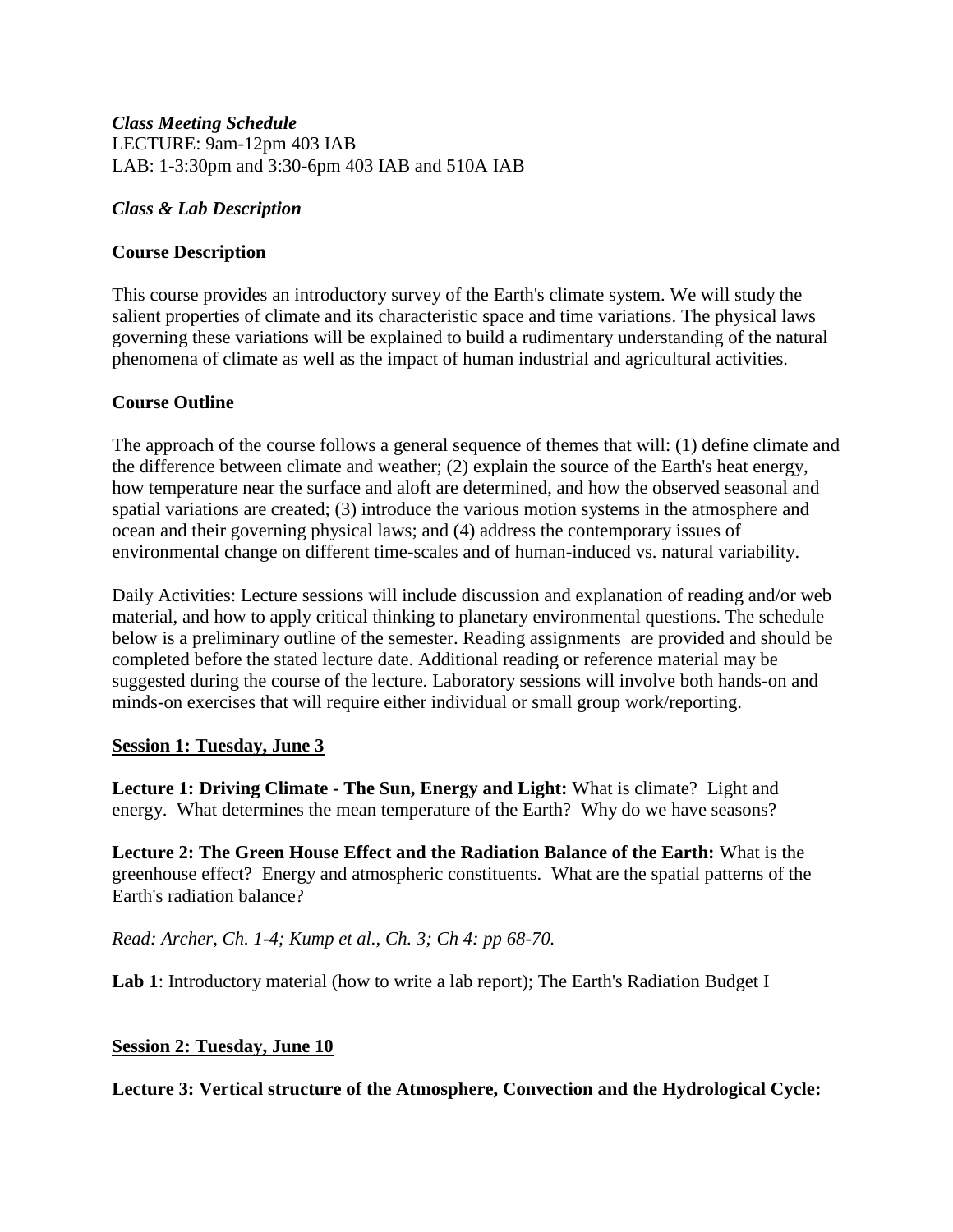The relationship between pressure, temperature, and density and how they change with height in the atmosphere; vertical movement of air; moisture in the atmosphere; formation of clouds and rainfall; the hydrological cycle.

**Lecture 4: Horizontal Motion of the Atmosphere:** Laws of fluid motion on Earth: the Coriolis force; Geostrophic balance; weather: midlatitude and tropical storms.

*Read: Archer, Ch. 5 & 6; Kump et al., Ch. 4: pp 57-61 and 70-82.* 

**Lab 2:** The Earth's Radiation Budget II

# **Session 3: Tuesday June 17**

**Lecture 5: General Circulation of the Atmosphere:** Atmospheric heat and moisture transport from the equator to the poles; global and local circulation systems; climate zones as consequence.

**Lecture 6: Ocean Circulation - Buoyancy Driven Flow:** The ocean basins; vertical structure and spatial variation; temperature and salinity; atmosphere-ocean heat and moisture exchange and the thermohaline circulation.

*Read: Kump et al. Ch. 4: pp 58-66 and Ch. 5: pp. 91-100.*

Lab 3: Ocean Stratification and the Thermohaline Circulation

# **Session 4: Tuesday June 24**

**Lecture 7: Ocean Circulation - Wind Driven Flow and the Impact of the Ocean on Climate:** Momentum exchange and wind-driven circulations; ocean upwelling; the Gulf Stream; the ocean and climate; ocean transport, climate zones and the collapse of the thermohaline circulation.

**Lecture 8: El Niño - An Atmosphere-Ocean Phenomenon and Other Climate Oscillations:** El Niño: tropical variability that affects global climate. Monsoons, the North Atlantic Oscillation, and others. Can climate variability be predicted?

*Read: Kump et al. Ch. 5: 83-91 and Ch 15: 308-312.*

**Lab 4:** The Climatic Impacts of El Niño

# **Mandatory Field trip to Lamont-Doherty Earth Observatory: Monday, June 30th (8 am - 5 pm)**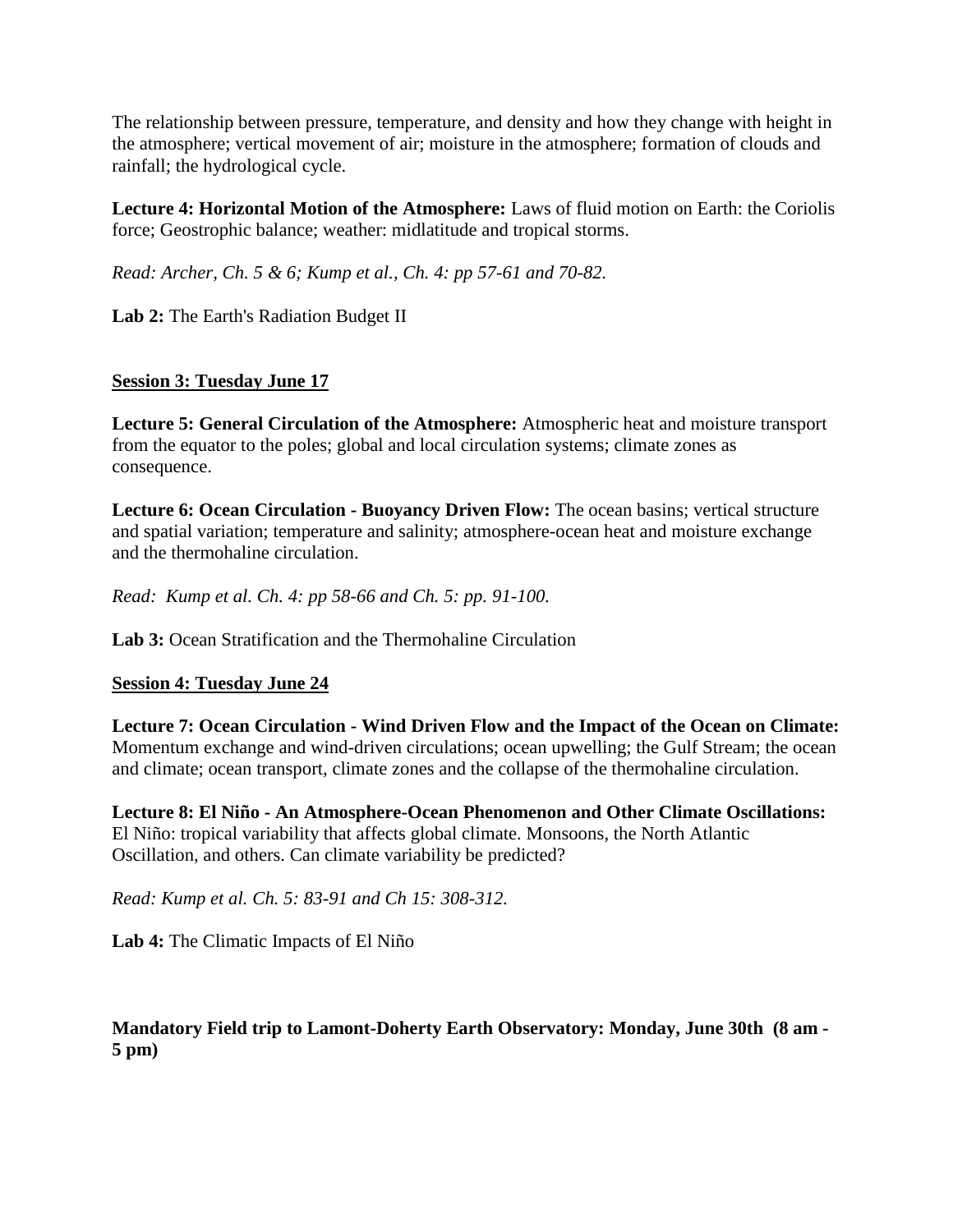### **Session 5: Tuesday, July 1**

**Lecture 9: Climates of the Past, Climate Forcing and Feedbacks:** Orbital variations and longterm climate change; ice age cycles; climate of the last millennium

**Lecture 10: Polar Climates, Ice and Sea Level Change:** Polar ice caps; past sea level changes; contemporary changes in the cryosphere and their implications for the future.

*Read: Archer, Ch. 7 & 8: pp 145-149; Kump et al., Ch. 6, 14 and Ch. 15: pp 295-301.*

**Lab 5:** Vostok Ice Core

## **Session 6: Tuesday, July 8**

**Lecture 11: Global Warming and the Carbon Cycle:** The modern temperature record; carbon sources and reservoirs; short term and long-term carbon fluxes; carbon and the ocean.

**Lecture 12: Climate Models and Future Projections:** What are climate models and what do they tell us? Projections, impacts and scenarios. Knowns and unknowns.

*Read: Archer, Ch. 10-12; Kump et al., Ch. 8, Ch. 15: pp 301-318, and Ch. 16: 321-327.*

Lab 6: Climate Change - The Global Temperature Record

**Climate Final Examination: Monday, July 14, 9-12PM**

### **Exam will be held in 403 IAB**

### *Textbooks:*

"Global Warming: Understanding the Forecast" 2nd Ed. by David Archer, 2012, Blackwell Publishing (203 pp): A survey of the science of anthropogenic climate change and the IPCC forecast. Based on a course taught at the University of Chicago as part of the core science requirements. The book is also accompanied by many online materials that are well done and helpful.

"The Earth System" by Lee R. Kump and James F. Kasting, Robert G. Crane, Prentice Hall, 3rd edition, 2009 (432 p): A basic earth system science book (of which climate is just one part). We use this book in the DEES undergraduate "Climate System" course. It provides a good background on the basics of the Earth system with helpful graphics. The book also provides useful chapter summaries and review questions that you can use to test your understanding of the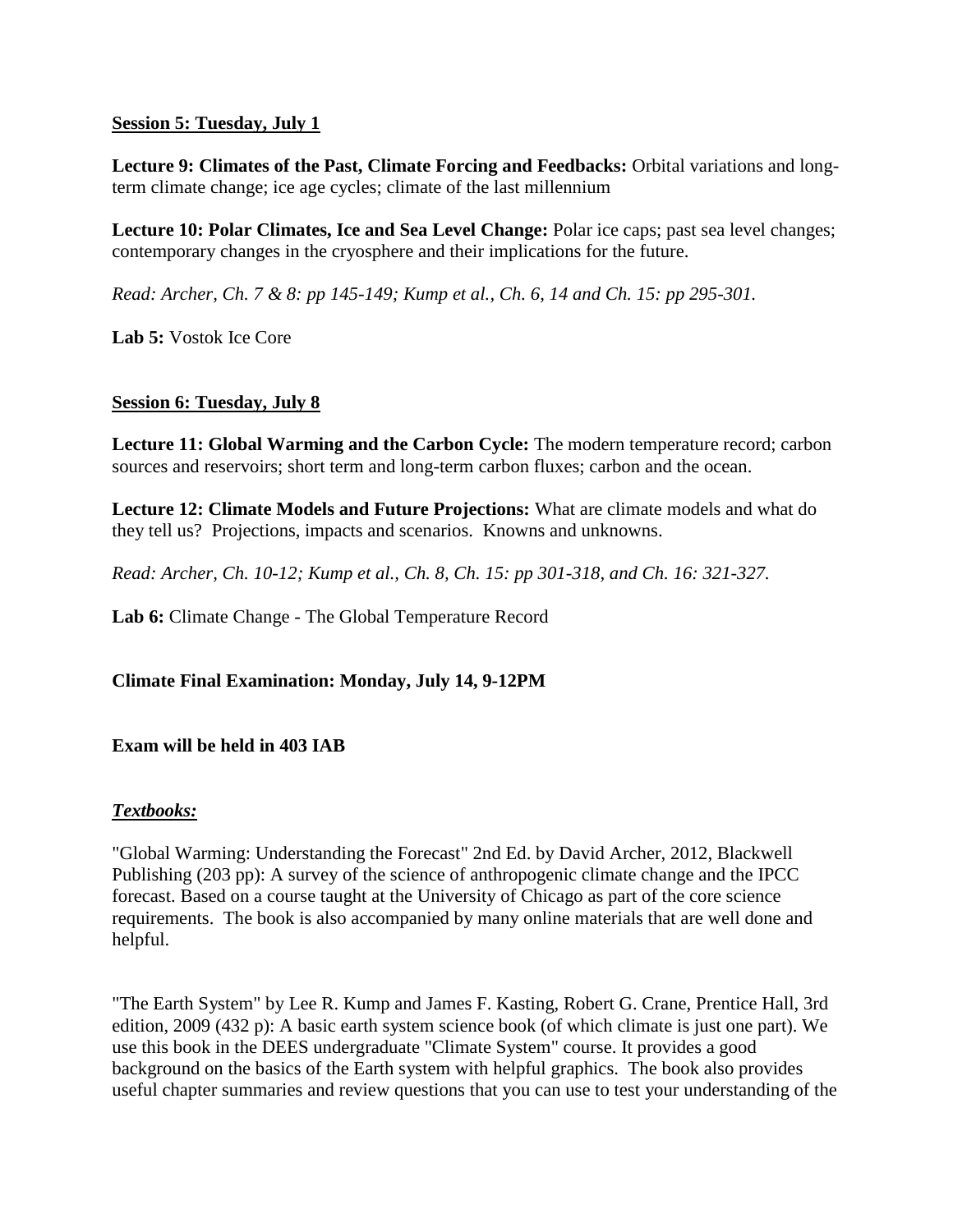course.

#### **Additional texts for this course and for future interest:**

1. "Is the Temperature Rising: the uncertain science of global warming" by S. George H. Philander, Princeton University Press, 1998 (262 p): The book explains why the decision on the fate of the Earth climate is so difficult to determine with certainty. It provides rudimentary yet comprehensive explanations of the complexity of the climate system and is appropriate for students from a broad range of disciplines. The explanation is simple and aimed at non-science students. It is illustrated with simple graphics. There are a few short appendices that include some more scientific material and equations. The paperback version is inexpensive and worth having for future reference.

2. "Global warming: the complete briefing" by John Houghton, Cambridge University Press, 4rd edition, 2009 (456 p) is the most updated: A summary of the most recent IPCC (2007) assessment of anthropogenic climate change and the physics behind it. Technical with lots of diagrams but written for a broad audience (does not require math).

3. "Atmospheric science: an introductory survey" by John M. Wallace and Peter V. Hobbs, Elsevier Academic Press, 2nd edition, 2006 (483 p): An advanced undergraduate course in atmospheric science and climate. Some sections require calculus and physics background but the textual and graphical material provides excellent descriptions of phenomena that we discuss in class.

4. "Climate Change: The Science of Global Warming and Our Energy Future" by Edmond Mathez, Columbia University Press, 2009 (344 p): A general summary of the science behind climate change. The book is well illustrated and has extended chapters on paleoclimate, the carbon cycle and future energy assessments. The book is a good general introduction to the issues of climate change, but we will proceed with a more technical discussion of the atmosphere and ocean.

### **Attendance Policy**

Attendance of lectures is strongly encouraged. Complementary material, in addition to required readings, will be presented in lectures and included in examinations/discussions. Discussions will also require in-class participation from all students.

#### **Method of Evaluation**

#### **Evaluations:**

1. Lab exercises will involve hands-on/minds-on exercises with reports due at the end of each week.

2. The final exam is scheduled at the end of the course and will comprise short answers and